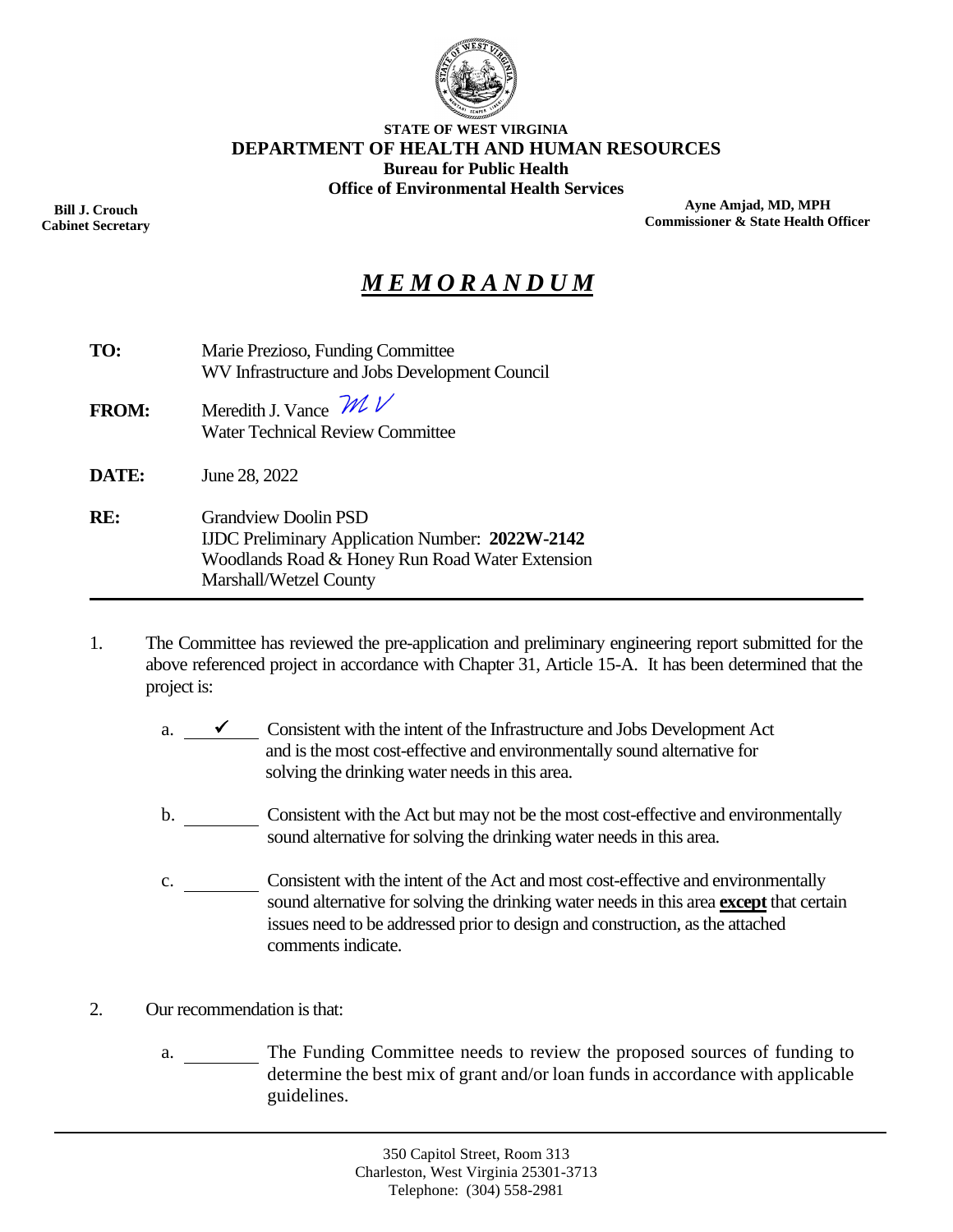Grandview Doolin PSD Project No.: **2022W-2142** June 28, 2022 Page 2

- b.  $\checkmark$  The Funding Committee should recommend that Council approve the proposed project and its funding plan.
- c. \_\_\_\_\_\_\_\_ The Funding Committee does not need to review the funding assumptions on this project because of deficiencies in the application. The proposed project funding should be postponed until technical comments have been resolved.
- d. The project to be referred to the Consolidation Committee.
- 3. Other remarks:

#### **PSC Comment:**

PSC Staff is assuming 100% grant funding; therefore, no cash flow is provided.

pc: To be distributed at the Funding Committee Meeting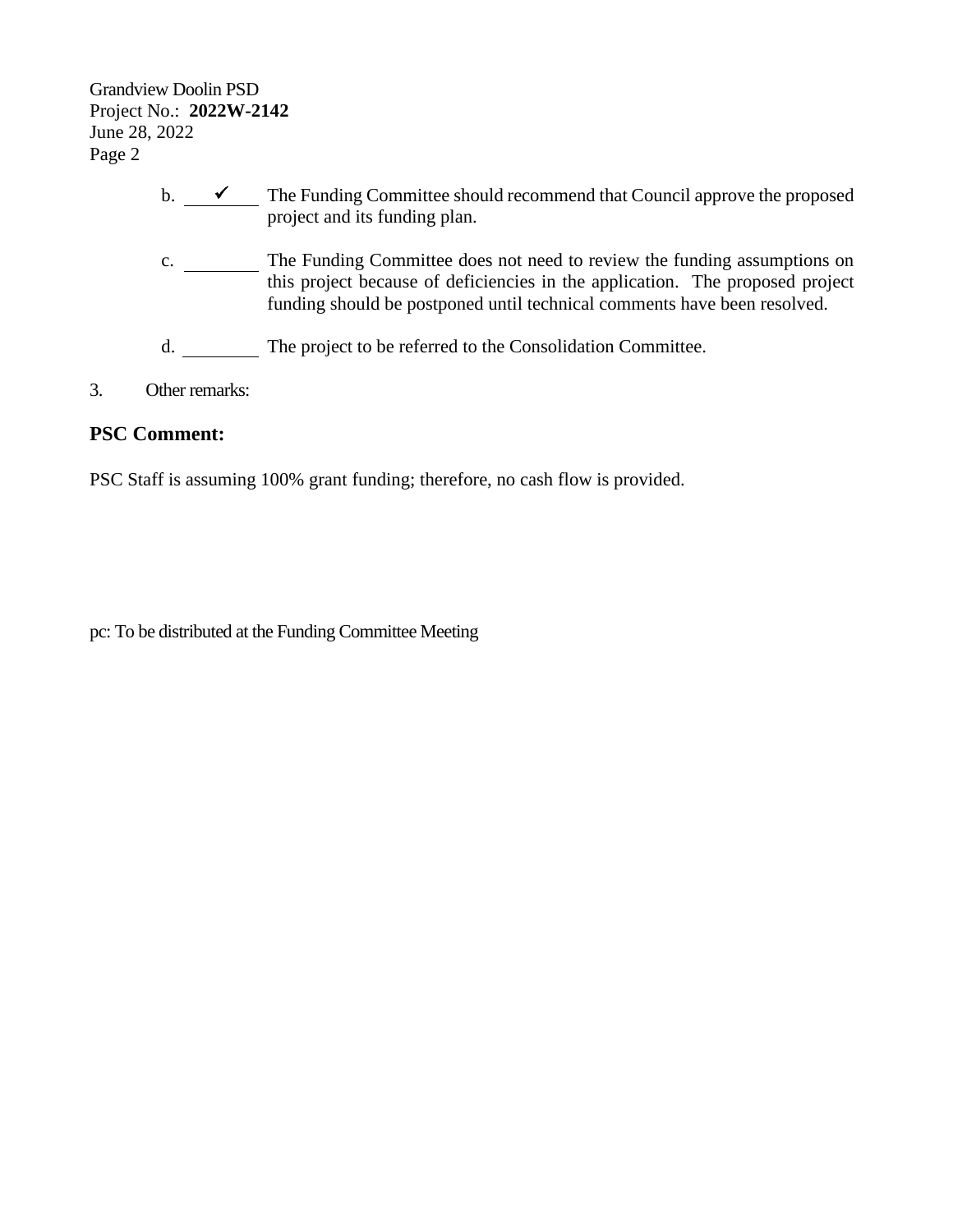

#### **STATE OF WEST VIRGINIA DEPARTMENT OF HEALTH AND HUMAN RESOURCES Bureau for Public Health Office of Environmental Health Services**

**Bill J. Crouch Cabinet Secretary** ––

**Ayne Amjad, MD, MPH Commissioner & State Health Officer**

# *M E M O R A N D U M*

| TO:             | Meredith J. Vance, Director<br><b>Environmental Engineering Division</b>                                                                   |
|-----------------|--------------------------------------------------------------------------------------------------------------------------------------------|
| <b>FROM:</b>    | William Herold, P.E.<br>Infrastructure & Capacity Development                                                                              |
| <b>DATE:</b>    | June 28, 2022                                                                                                                              |
| <b>SUBJECT:</b> | <b>Grandview Doolin PSD</b><br>IJDC Application - $2022W - 2142$<br>Woodlands Road & Honey Road Water Extensions<br>Marshall/Wetzel County |

#### **Recommendation:**

This preliminary application appears technically feasible and is recommended to be forwarded to the Funding Committee.

#### **Project Scope:**

This Preliminary Application is to extend water service to eleven (11) new customers on Woodlands Road (Marshall County) and Honey Run Road (Wetzel County). The project will consist of the installation of approximately 1,100 LF of 6" and 840 LF of 3" water line and all necessary valves and appurtenances.

The cost per customer is **\$43,636** for the project. The total project cost is **\$480,000** (IJDC Critical Needs Grant: **\$330,000**; and Marshall County Commission: **\$150,000)**.

#### **Need for the Project:**

The PER indicates Woodlands Road and Honey Run Roads areas are served by individual private wells which provide an erratic water supply.

#### **Concerns:**

None.

#### **Permits:**

A permit **will be** required from the WV Bureau for Public Health prior to construction.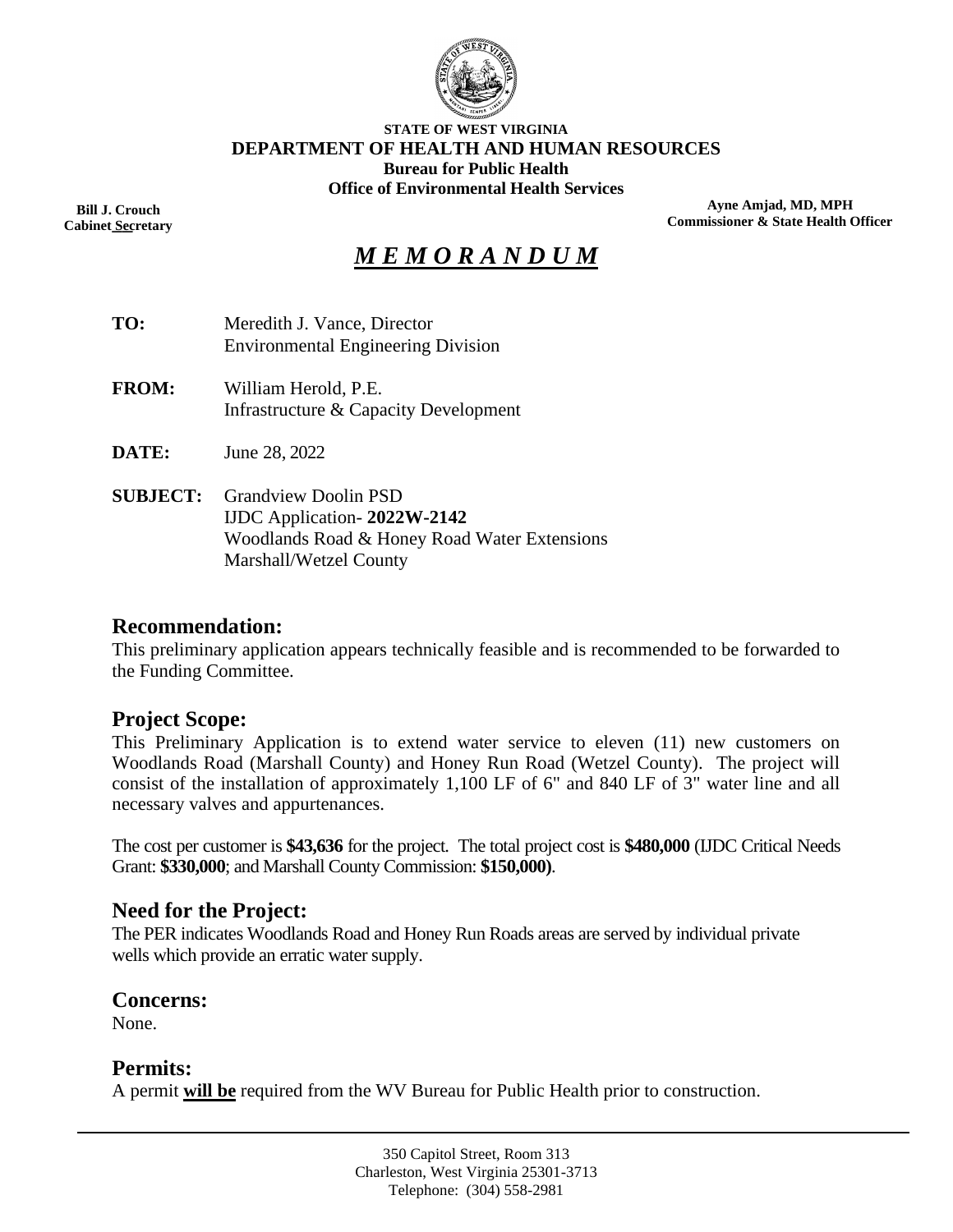Grandview Doolin PSD Project No.: **2022W-2142** June 28, 2022 Page 2

Construction activities with a disturbed area of one (1) acre or greater are required to register for the NPDES Storm Water Construction General Permit No. WV0115924.

A permit for stream crossings may be required.

A Certificate of Convenience and Necessity may not be required from the PSC.

A permit from the WV Division of Highways will be required for the construction activities that will take place within WVDOH right-of-way.

#### **Engineering:** 5.27% for design, 20.47% for total.

The Design Fees vs. Construction Cost for new construction is below both the average complexity curve and the very complex curve. The Design Fees vs. Construction Cost for modifications is below the average complexity curve and the very complex curve. The Total Fees vs. Construction Cost for new construction is above both the average complexity curve and the very complex curve. The Total Fees vs. Construction Cost for modified construction is above both the average complexity curve and the very complex curve. A fee waiver **will be** required for this project.

### **Asset Management Plan and Annual Maintenance Audit:**

The system marked the question in the application concerning an asset management plan as "no". The Grandview Doolin PSD does not currently have an approved Asset Management Plan on file with the BPH. The application indicates that the annual maintenance audit for the current year has been completed.

#### **Capacity Development:**

The question about having had a capacity development assessment (CDA) within the last 5 years was marked as no. On August 4, 2004, a Capacity and Development Assessment was performed at the Grandview Doolin PSD Water System.

Additional information that may be helpful to the IJDC in their decisions regarding approval of this project relates to the system's overall compliance. The ETT system shows a score of 0 for the Grandview Doolin PSD on the January 2022 report.

Based upon information from the Municipal Bond Commission, as of May 2022, the Grandview Doolin PSD is current on their water reserve funding requirements.

## **IJDC Ranking:**

- Public Health Benefit: 10
- Compliance: 10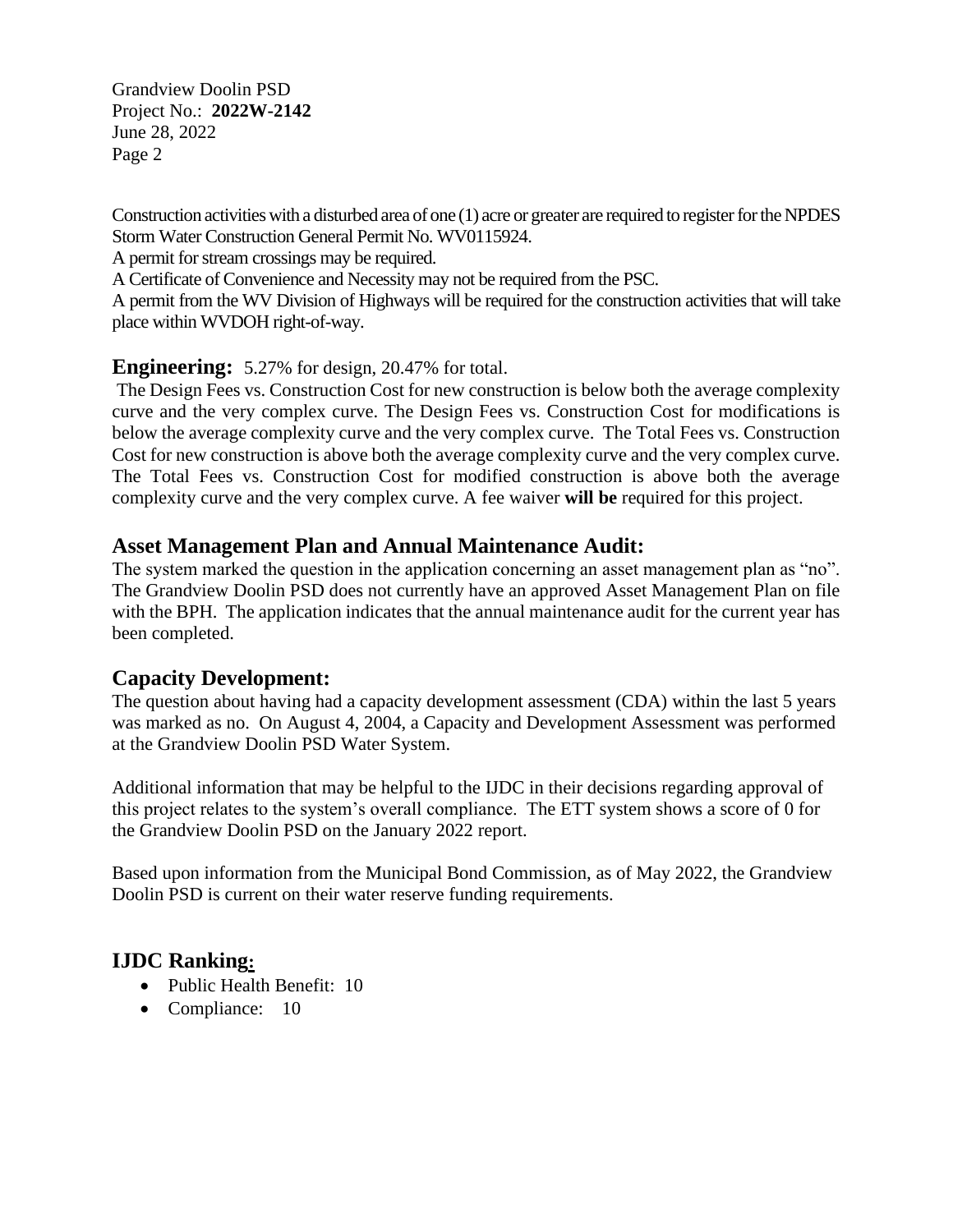# **Public Service Commission** of West Virginia

201 Brooks Street, P.O. Box 812 Charleston, West Virginia 25323



Phone: (304) 340-0300

Fax: (304) 340-0325

Stephanie D. Hickerson Office of Environmental Health Services 350 Capitol Street, Room 313 Charleston, West Virginia 25301-3713

> Re: **Public Service Commission Staff Review Comments** Application No. 2022W-2142 Grandview-Doolin PSD **Infrastructure Preliminary Application**

Dear Ms. Hickerson:

As requested, the Technical Staff of the Public Service Commission of West Virginia has completed its review of the above-referenced Infrastructure application. In light of Technical Staff's comments enclosed herewith, we are recommending the application be:

 $X$  forwarded to the Funding Committee

forwarded to the Consolidation Committee

<u>equal</u> returned to the Applicant

Please advise if you have any questions.

Sincerely,

onathan M. Fowla

Johathan M. Fowler, P.E. **Engineering Division** 

JMF:vb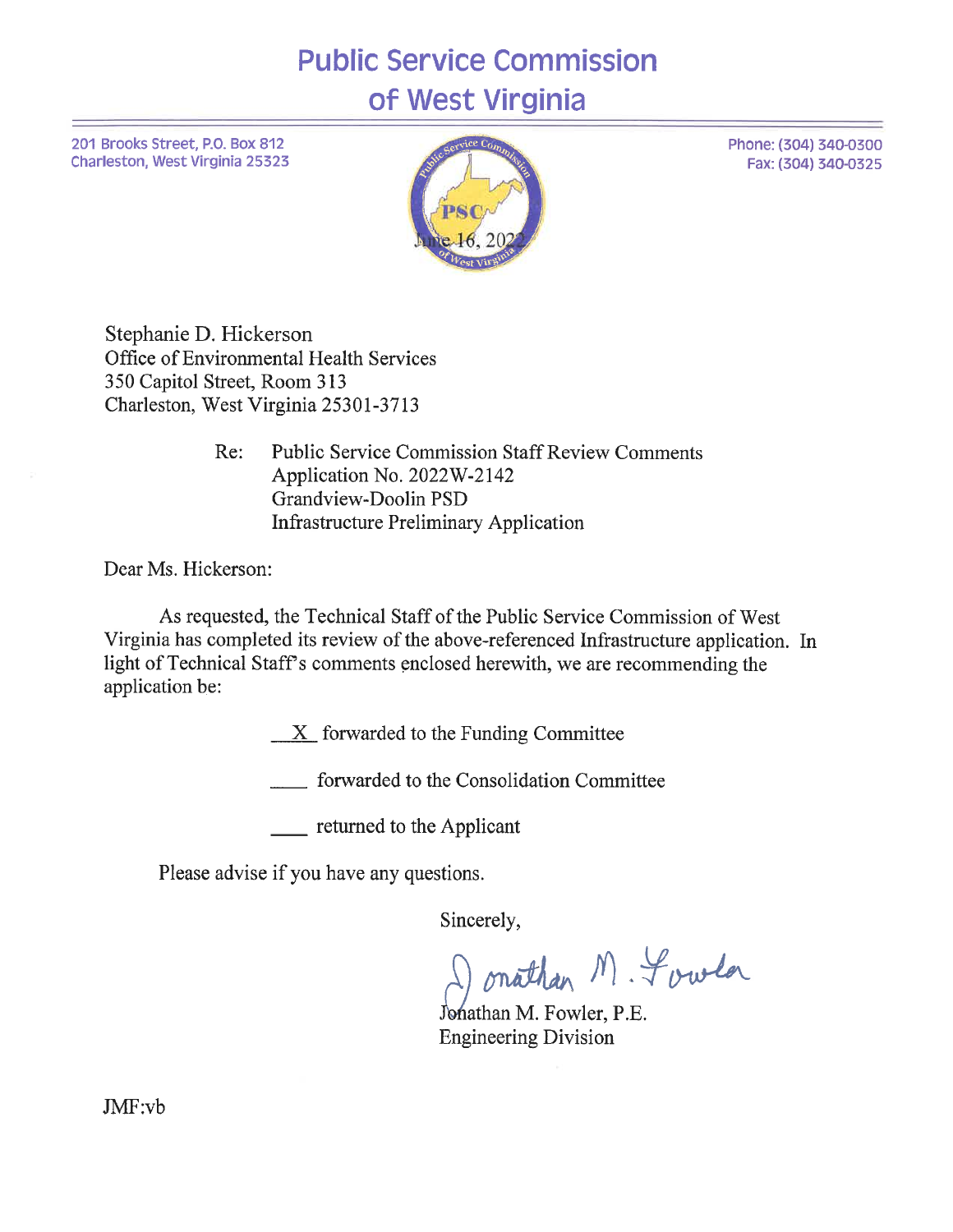#### PUBLIC SERVICE COMMISSION STAFF **TECHNICAL REVIEW**

| DATE:                   | June 14, 2022                                                                                                                                                                                                                                                                                                                                                   |                                                               |                                                                       |  |  |  |  |
|-------------------------|-----------------------------------------------------------------------------------------------------------------------------------------------------------------------------------------------------------------------------------------------------------------------------------------------------------------------------------------------------------------|---------------------------------------------------------------|-----------------------------------------------------------------------|--|--|--|--|
| <b>PROJECT SPONSOR:</b> | <b>GRANDVIEW-DOOLIN PUBLIC SERVICE DISTRICT</b>                                                                                                                                                                                                                                                                                                                 |                                                               |                                                                       |  |  |  |  |
|                         | <b>PROJECT SUMMARY:</b> The Grandview-Doolin PSD Critical Needs Waterline<br>Extension project will provide clean and reliable water to 11<br>households on Woodlands Road (Marshall County) and<br>Honey Run Road (Wetzel County). The District was<br>petitioned by the residents due to the erratic supply of<br>drinking water their private wells provide. |                                                               |                                                                       |  |  |  |  |
|                         | PROPOSED FUNDING: IJDC Critical Needs Grant<br><b>Local Grant</b>                                                                                                                                                                                                                                                                                               |                                                               | \$330,000<br>150,000<br>\$480,000                                     |  |  |  |  |
| <b>CURRENT RATES:</b>   | \$53.20<br>\$61.76                                                                                                                                                                                                                                                                                                                                              | 3,400 gallons<br>4,000 gallons                                |                                                                       |  |  |  |  |
| <b>PROPOSED RATES:</b>  | \$57.80<br>\$67.11                                                                                                                                                                                                                                                                                                                                              | 3,400 gallons<br>4,000 gallons                                |                                                                       |  |  |  |  |
| <b>RECOMMENDATION:</b>  | $X -$                                                                                                                                                                                                                                                                                                                                                           | forward to the Funding Committee.<br>return to the Applicant. | Application No. 2022W-2142<br>forward to the Consolidation Committee. |  |  |  |  |

#### FINANCIAL: David L. Acord, II

- 1. Current rates (\$53.20 for 3,400 gallons) are above the rates attributable to 1.25% (\$40.73) and 1.5% (\$48.87) of the Median Household Income (MHI), but below the rates attributable to 1.75% (\$57.02), and 2% (\$65.16) of the MHI.
- 2. For purposes of this review, Staff is assuming 100% grant funding. Therefore, no cash flow is provided.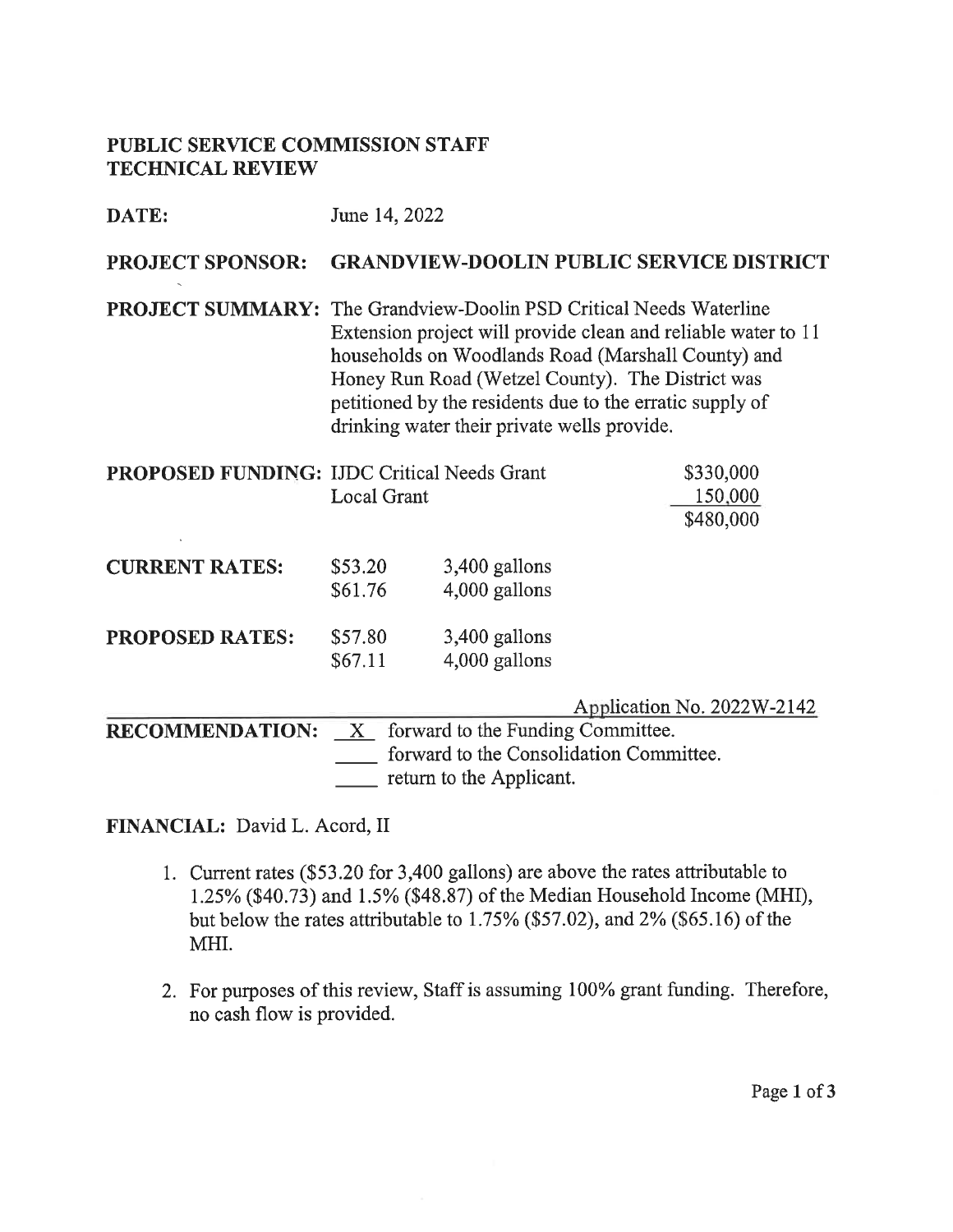- 3. Notes to Comments:
	- A. The Applicant is requesting a waiver of the Rule 42 Exhibit requirement since the project will be funded with 100% grants and no increase in rates is proposed due to the project. NOTE: The District received approval in Case No. 21-0826-PWD-CN to charge rates  $(\$57.80$  for 3,400 gallons) on and after the date the project, associated with the aforementioned case, is certified as substantially completed.
	- B. Senate Bill 234, effective June 12, 2015, required water and sewer utilities that are political subdivisions of the state to maintain a cash working capital reserve in an amount of no less than one-eighth  $(1/8)$  of actual annual operation and maintenance expenses. The project sponsor would need to have non-restricted funds available to meet the 1/8 requirement, otherwise, they may need to take steps to fund this reserve. This 1/8 requirement, along with any steps taken to fund this reserve, may be evaluated by the Commission in future filings in accordance with Public Service Commission General Order 183.11.

## **ENGINEERING:** Jim Spurlock

- 1. This project may not require a Certificate of Convenience and Necessity from the PSC. The utility should consult with Staff pursuant to General Order 246 for such determination. If a Certificate is required, the utility should reference this application number on the PSC's Form No. 4 when its application is filed at the Commission given the requirement of West Virginia Code 24-2-11 (c) and (e). Staff notes that an affirmative determination of need for the project must be established in a Certificate filing at the PSC.
- 2. Scope: Grandview-Doolin PSD proposes a Critical Needs waterline extension to 11 households on Woodlands Road and Honey Run Road. Construction will include 1,100 feet of 6-inch, 840 feet of 3-inch, and 600 feet of 2-inch water line.

Customer Density: 23 customers/mile which is acceptable.

Cost per Customer: \$43,636 (taken from the total project cost estimate of \$480,000 spread over 11 new customers). This is not excessive.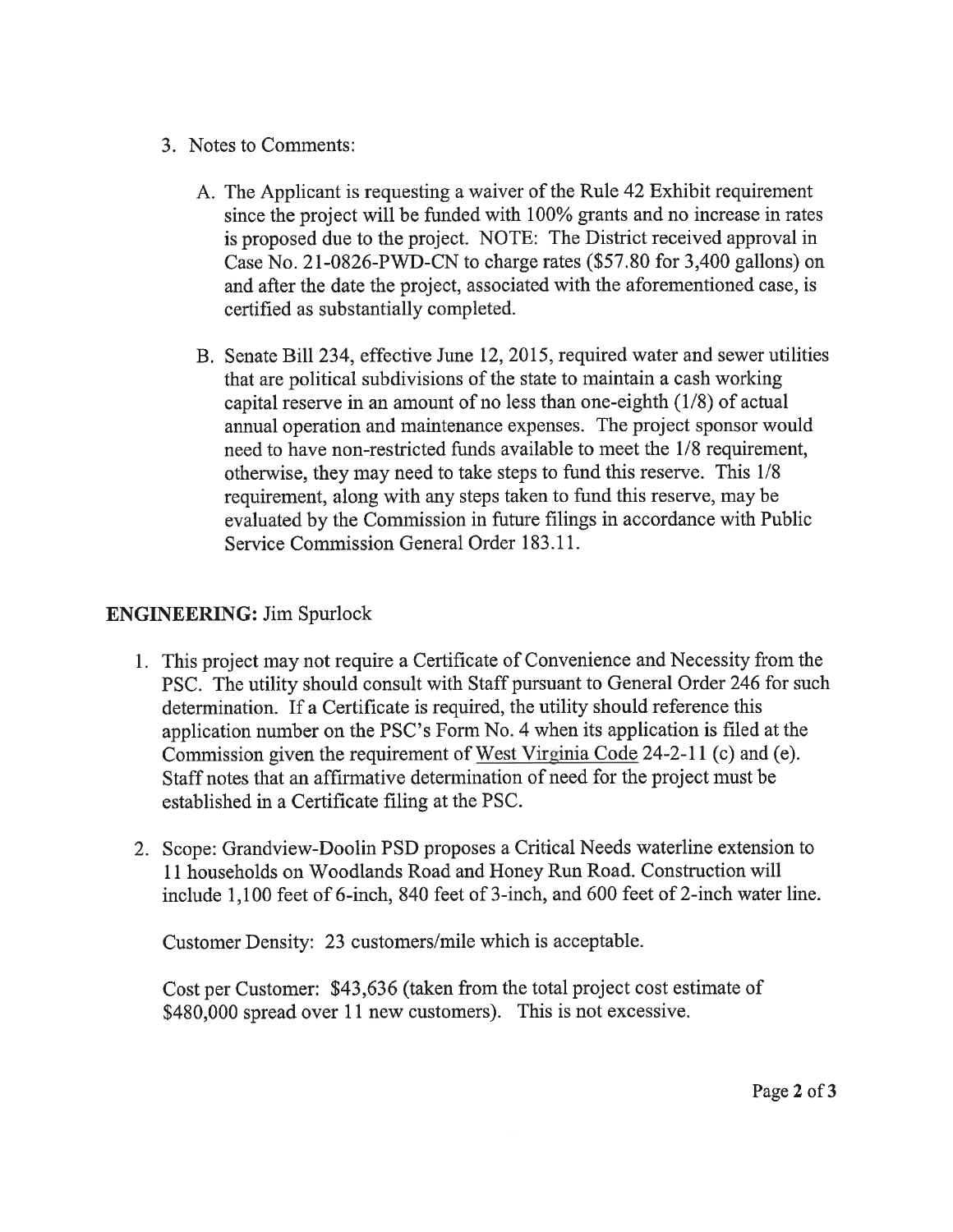- 3. Project Feasibility: The project is technically feasible. The cost per customer is reasonable. The project will provide public water service to households which have petitioned the District due to the erratic supply from their private wells.
- 4. Project Alternatives: No reasonable alternatives to evaluate exist other than the proposed project.
- 5. Consolidation: There are no consolidation opportunities presented by the project.
- 6. Inconsistencies: The construction cost estimate does not appear to include the 600 feet of 2-inch water line to serve Honey Well Road (2 households). Also, the construction cost estimate contains ten meter settings rather than eleven. These errors must be addressed as the project proceeds.
- 7. Operation and Maintenance (O & M) Expenses: O & M expenses are projected to increase by \$1,879 annually as a result of the project. Supporting calculations were provided.
- 8. Engineering Agreement: The application includes information to determine compliance with West Virginia Code § § 5G-1-1, et seq. Total technical services (engineering) costs for the project are \$66,000 which is equal to 20.47% of the construction cost of \$322,483 (including contingency).

| <b>Preliminary Project Ranking</b> |  |     |  |  |
|------------------------------------|--|-----|--|--|
| O & M Capabilities                 |  |     |  |  |
| Performance Measures:              |  | Pt  |  |  |
| Asset Management:                  |  | Pt. |  |  |
| <b>Environmental Management:</b>   |  | Pt. |  |  |
| Readiness to Proceed:              |  | Pt. |  |  |
| <b>Cost Effectiveness:</b>         |  | Pt  |  |  |
| Compliance with PSC Orders:        |  |     |  |  |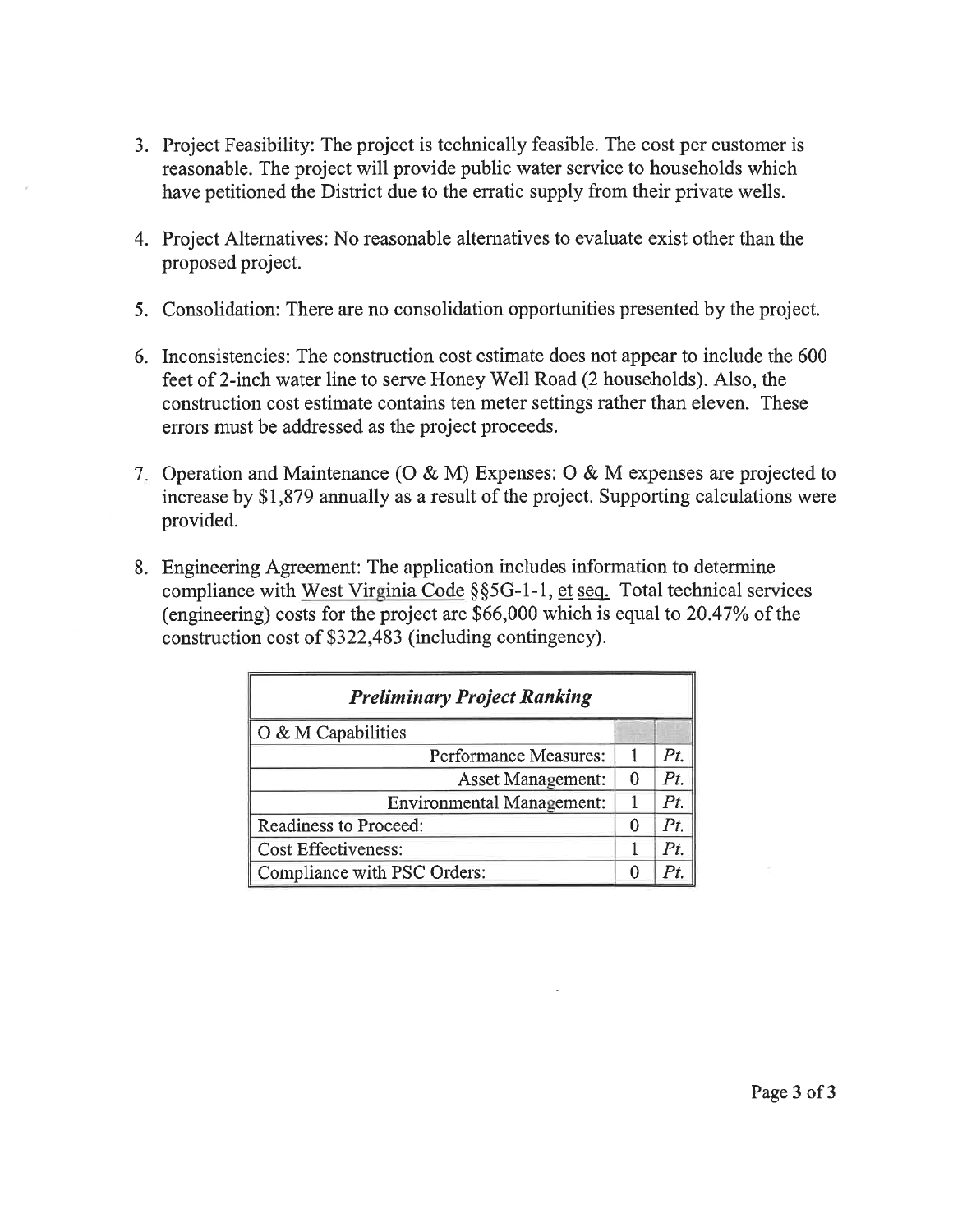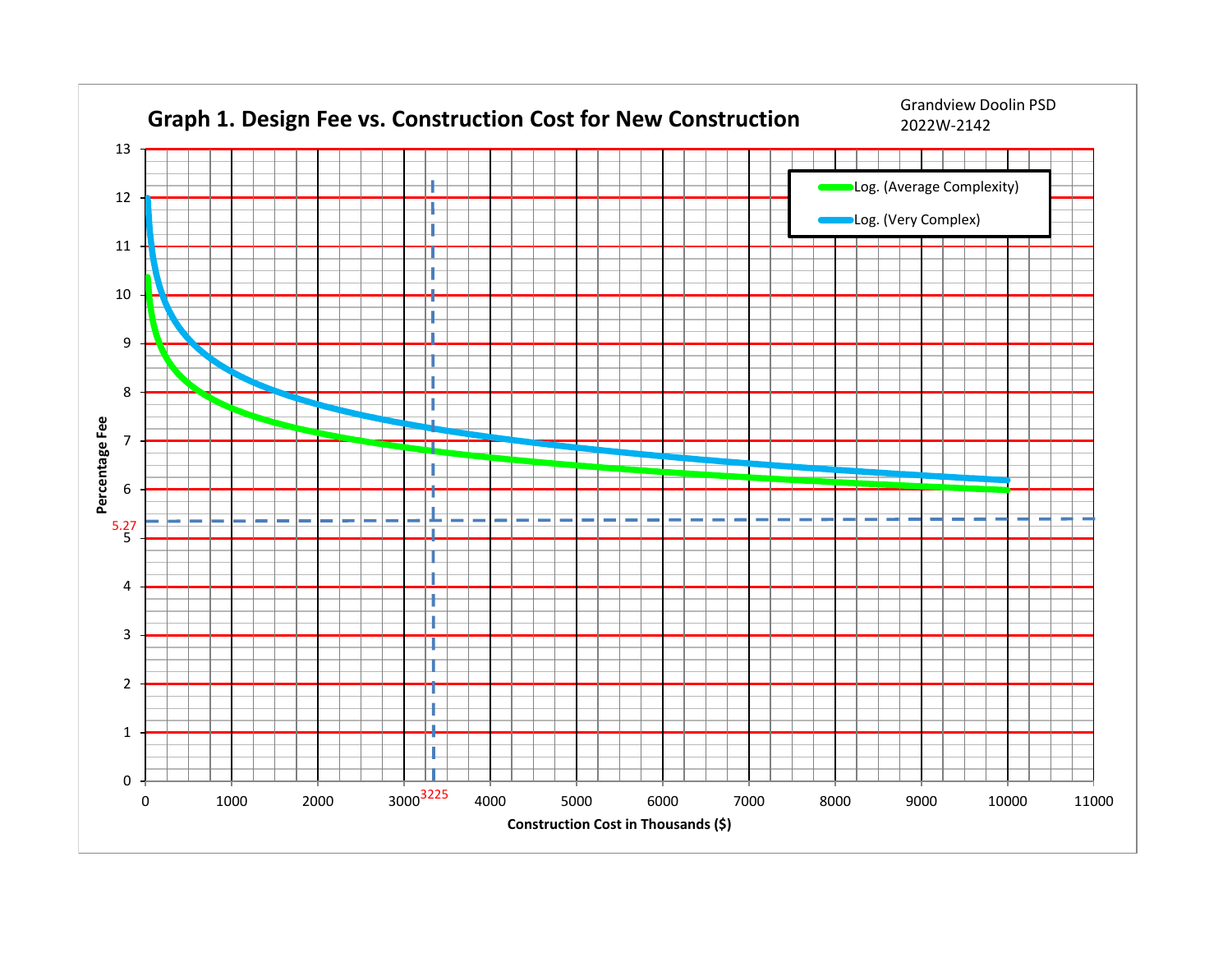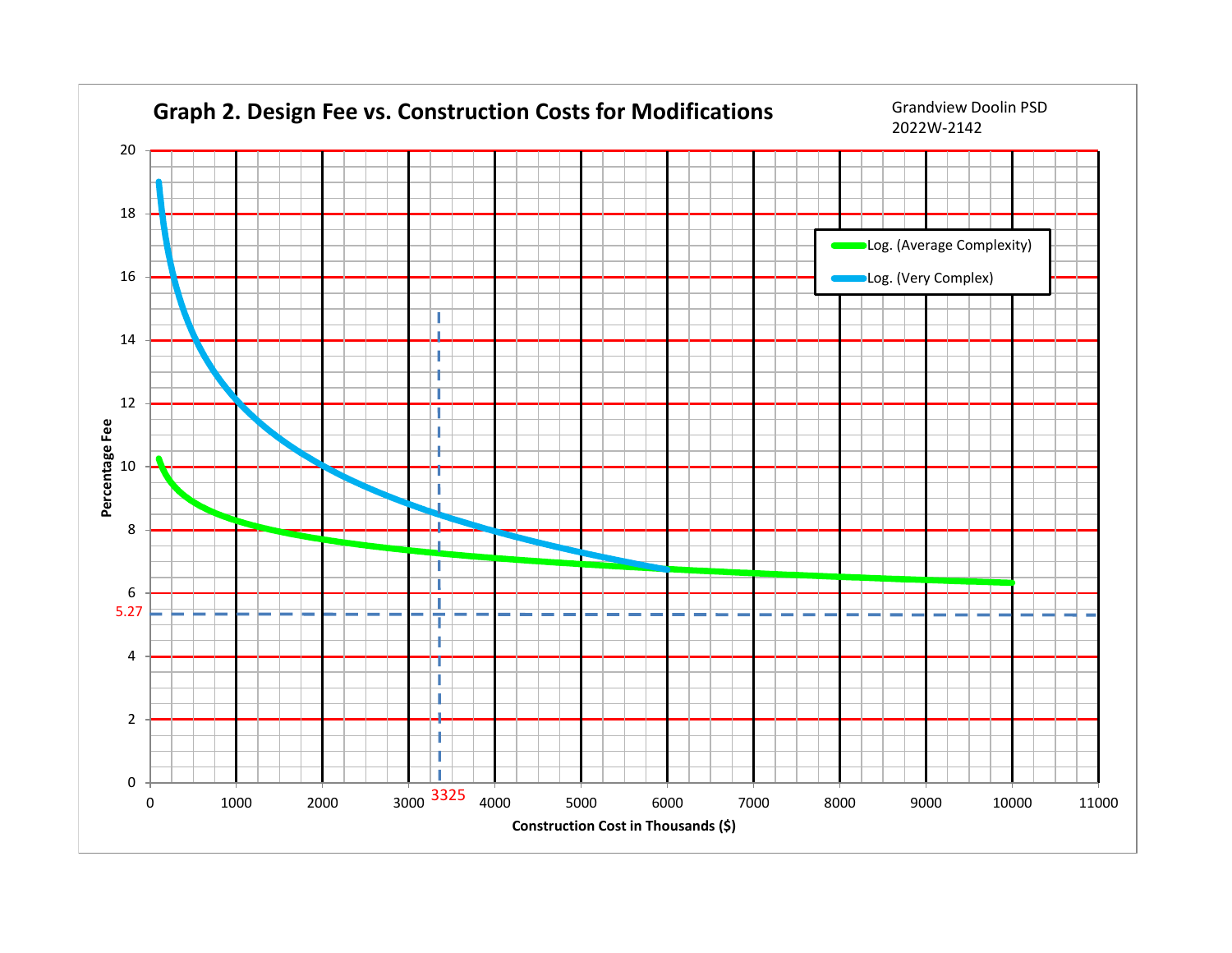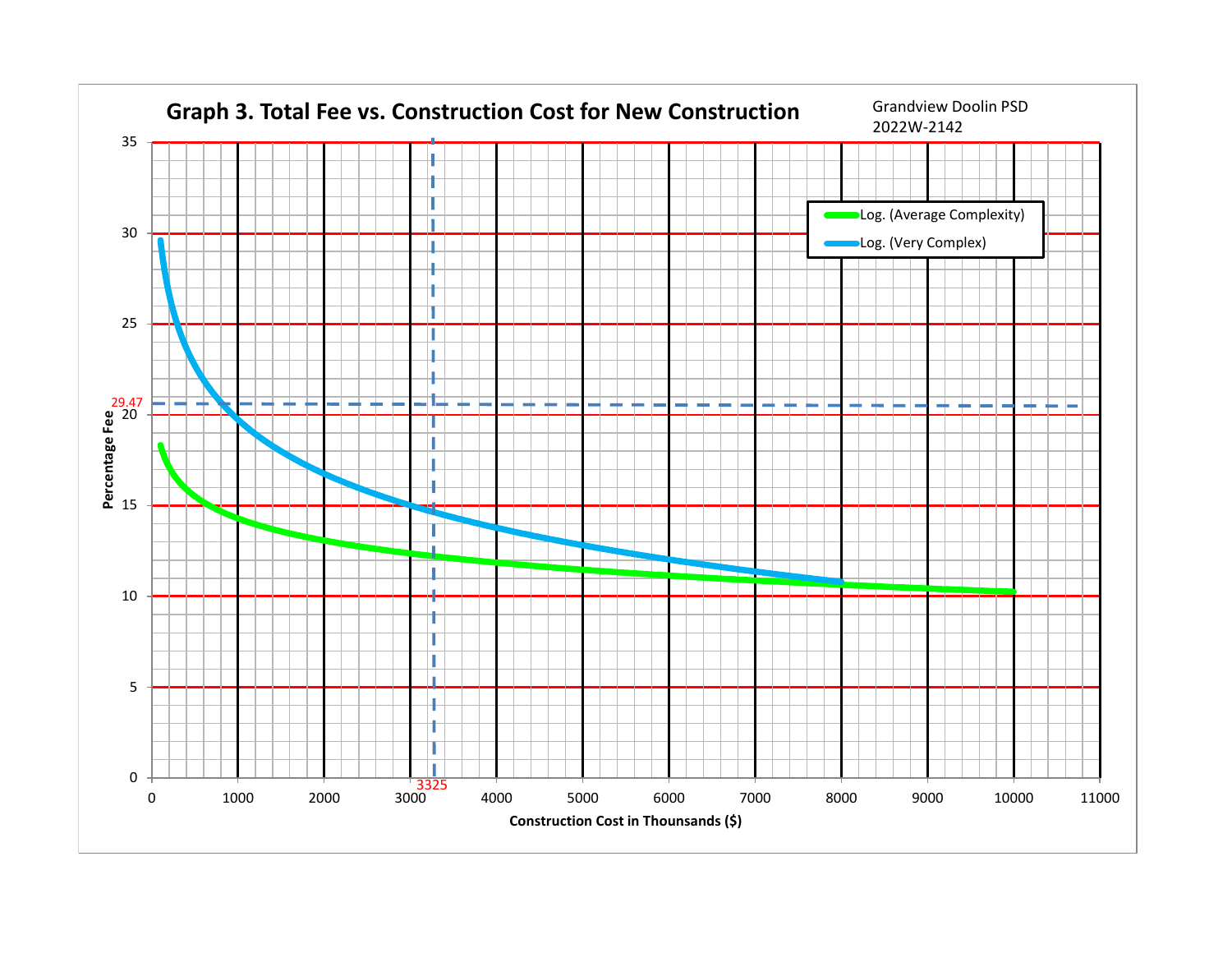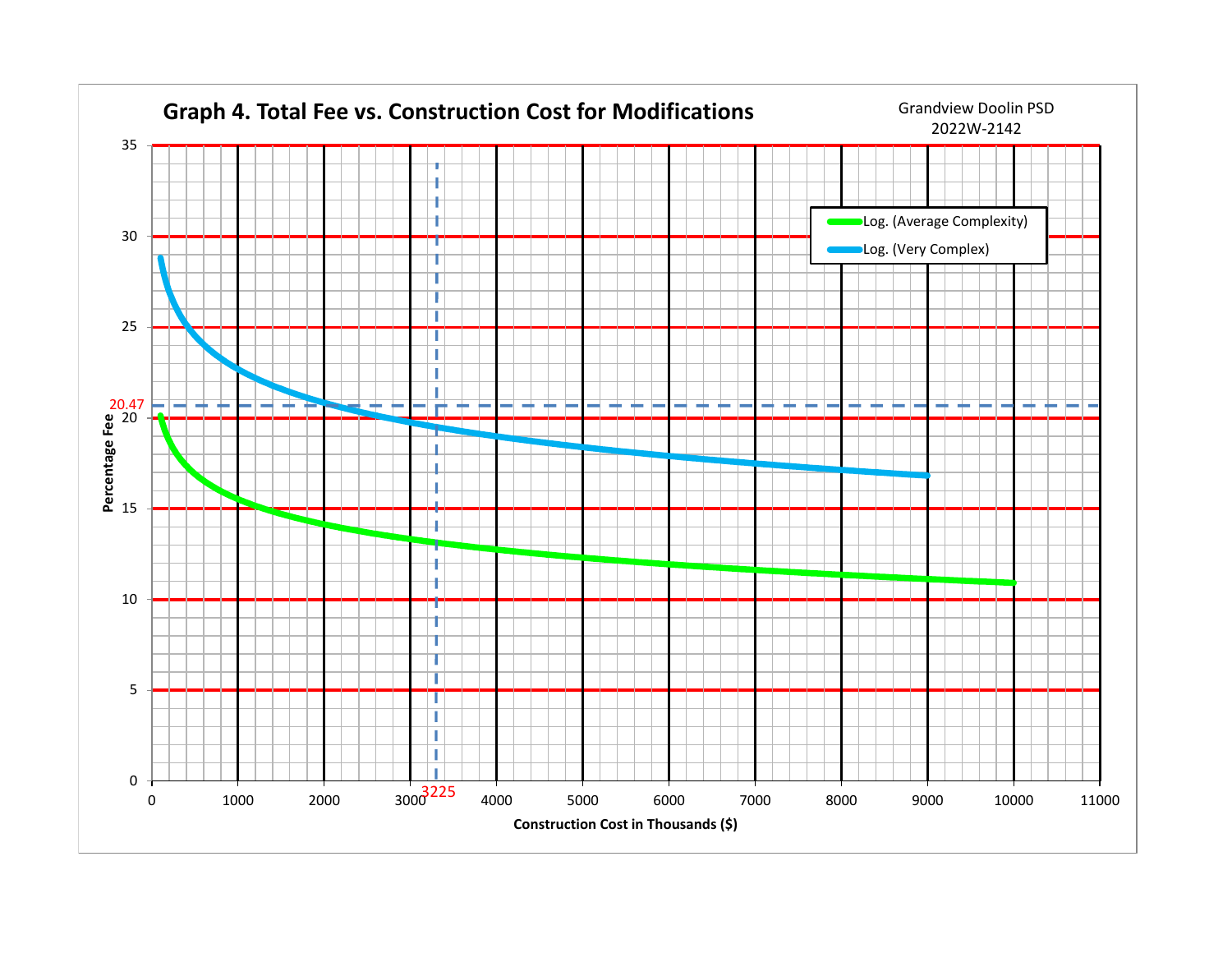

#### west virginia department of environmental protection

Division of Water and Waste Management 601 57th Street SE Charleston, WV 25304-2345 Telephone Number: (304) 926-0495 Fax Number: (304) 926-0497

Harold D. Ward, Cabinet Secretary www.dep.wv.gov

#### MEMORANDUM

**MEMO TO:** Stephanie D Hickerson, P. E. Office of Environmental Health Services **Bureau for Public Health** 

John M. Perkins (200 FROM: Supervisor General Permits & Support Team

DATE: May 17, 2022

**SUBJECT:** Infrastructure Preliminary Application for the Grandview Doolin PSD (2022W-2142): Woodlands Rd Critical Needs Extension in Wetzel County, WV.

We have reviewed the above referenced project application information. Grandview Doolin PSD discharges its backwash to its site, which is covered under WV/NPDES Site Registration No. WVG640107, which expires July 18, 2023.

If the Grandview Doolin PSD is considering repairing and painting an existing water treatment plant or storage tanks, then the scope of this project requires precautions to prevent contamination of the waters of the state. Prior to beginning any removal of old paint, the Grandview Doolin PSDshould contact Mr. Jeremy Bandy or a member of his staff at (304)-926-0499, extension 43894 for guidance in determining whether the paint to be removed is considered a hazardous waste. If so, proper containment and disposal procedures must be followed for the paint and any material associated with the sand blasting. If it is determined that the paint is not hazardous, the Grandview Doolin PSD should contact Yogesh Patel or a member of his staff at (304)-926-0499, extension 43877 for proper disposal options.

Construction activities with a disturbed area of one (1) acre or greater are now required to register for the NPDES Storm Water Construction General Permit No. WV0115924 that became effective on March 9, 2019. Projects registered under the previous General Permit No. WV0115100 were automatically provided coverage under WV/NPDES General Permit

Promoting a healthy environment.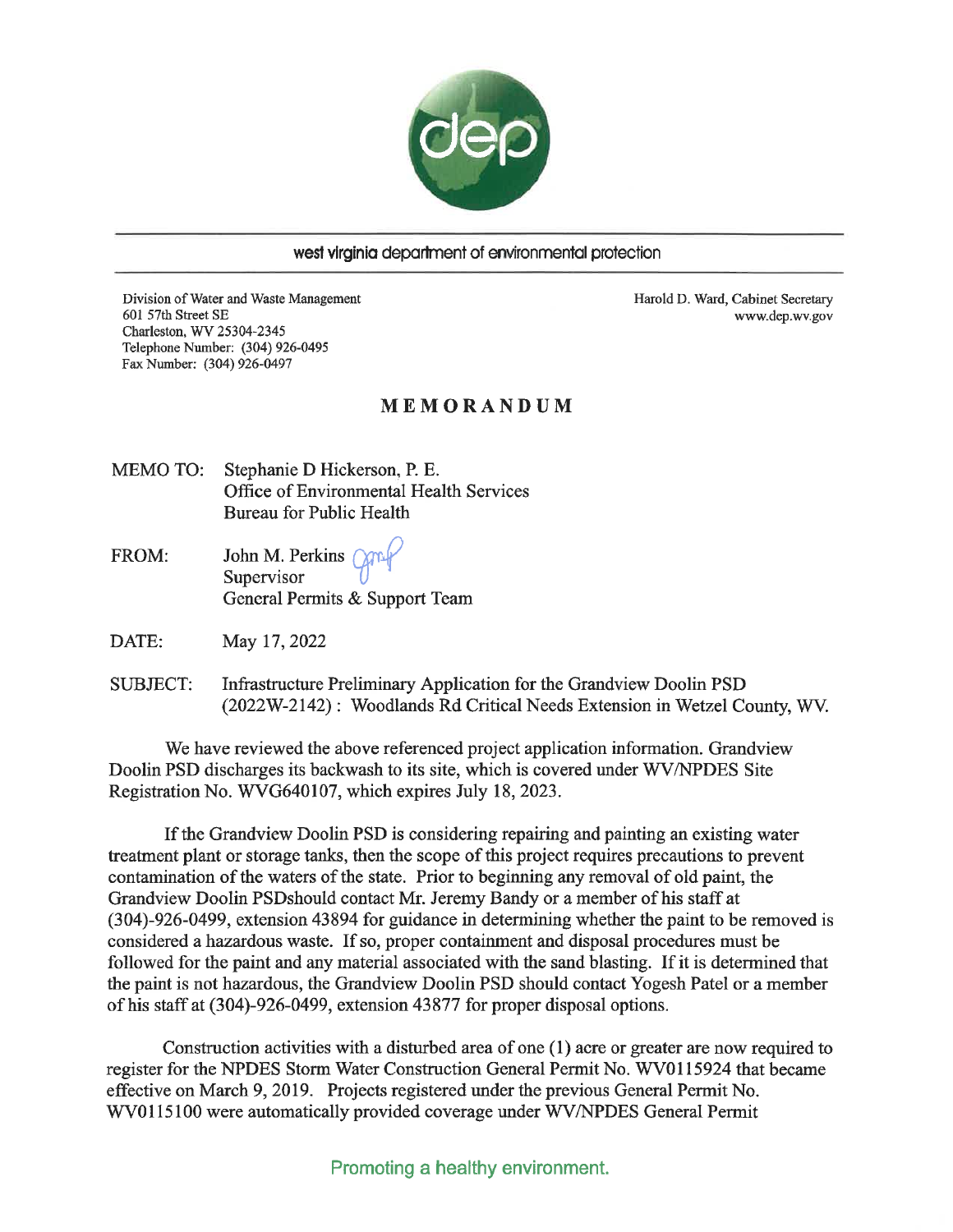No. WV0115924. For more information, they may contact Larry Board at (304)-926-0499, extension 43883.

In light of the above, we have no objection to this project as long as the appropriate provisions are taken to assure compliance with Chapter 22, Article 11, of the Code of West Virginia and any associated regulations. The responsible party may contact Mylinda Maddox (304) 926-0499 ext. 43825, should additional information be required.

JMP:mam

cc: Katheryn Emery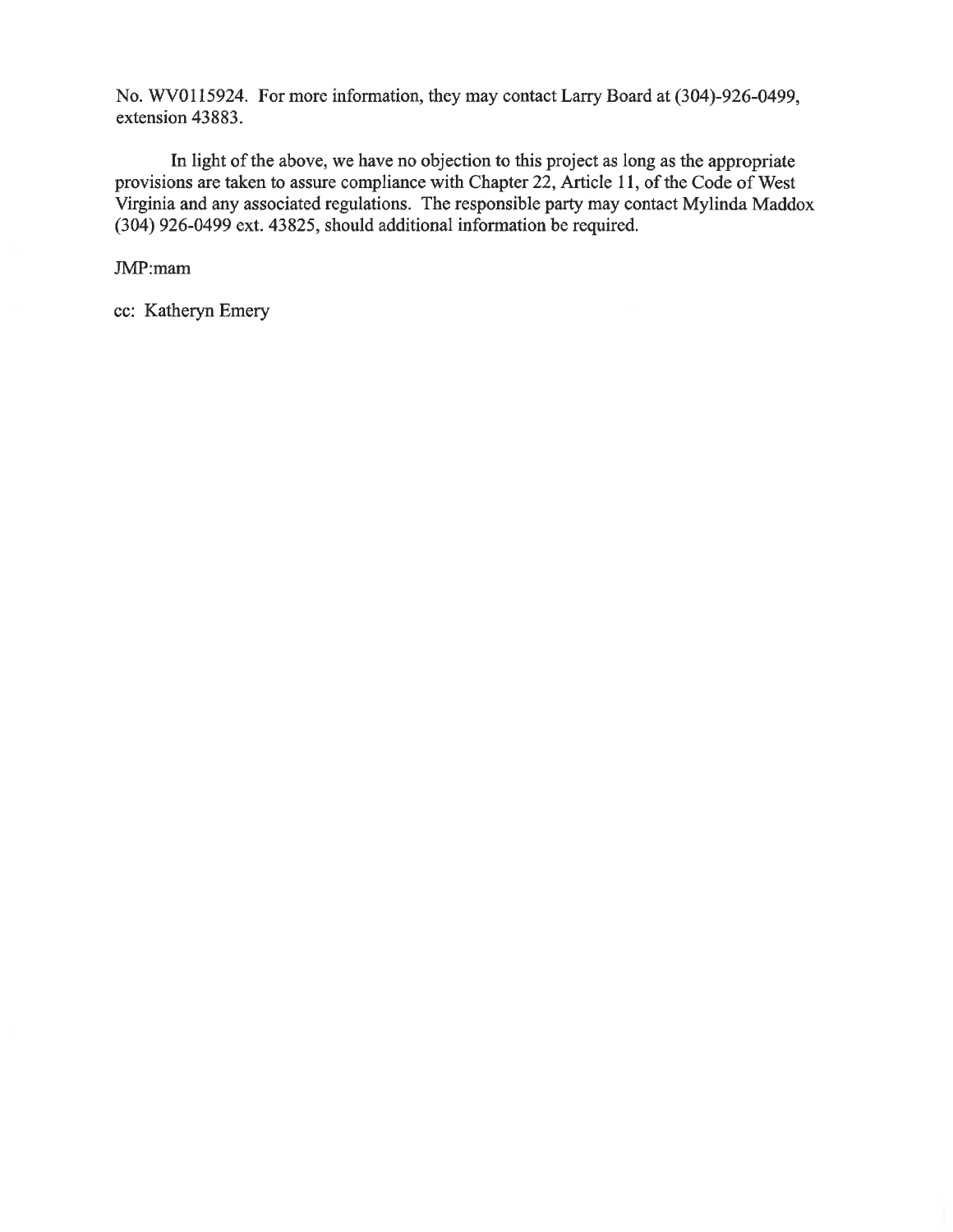

west virginia department of environmental protection

Office of Abandoned Mine Lands & Reclamation 601 57th Street SE Charleston, WV 25304

Harold D. Ward, Cabinet Secretary dep.wv.gov

## **MEMORANDUM**

| To:          | Stephanie Hickerson, P.E., Manager<br><b>Infrastructure and Capacity Development</b>               |  |  |  |  |  |
|--------------|----------------------------------------------------------------------------------------------------|--|--|--|--|--|
| <b>From:</b> | RAE<br>Roger A. Earle, P.E., Waterline Coordinator<br>Office of Abandoned Mine Lands & Reclamation |  |  |  |  |  |
| <b>Date:</b> | June 14, 2022                                                                                      |  |  |  |  |  |
| Subject:     | Grandview Doolin PSD - Woodsland Road CN Ext.<br><b>IJDC</b> Preliminary Application: 2022W-2142   |  |  |  |  |  |

This application would most likely not be eligible for AML funds because there are no known AML sites in this project area.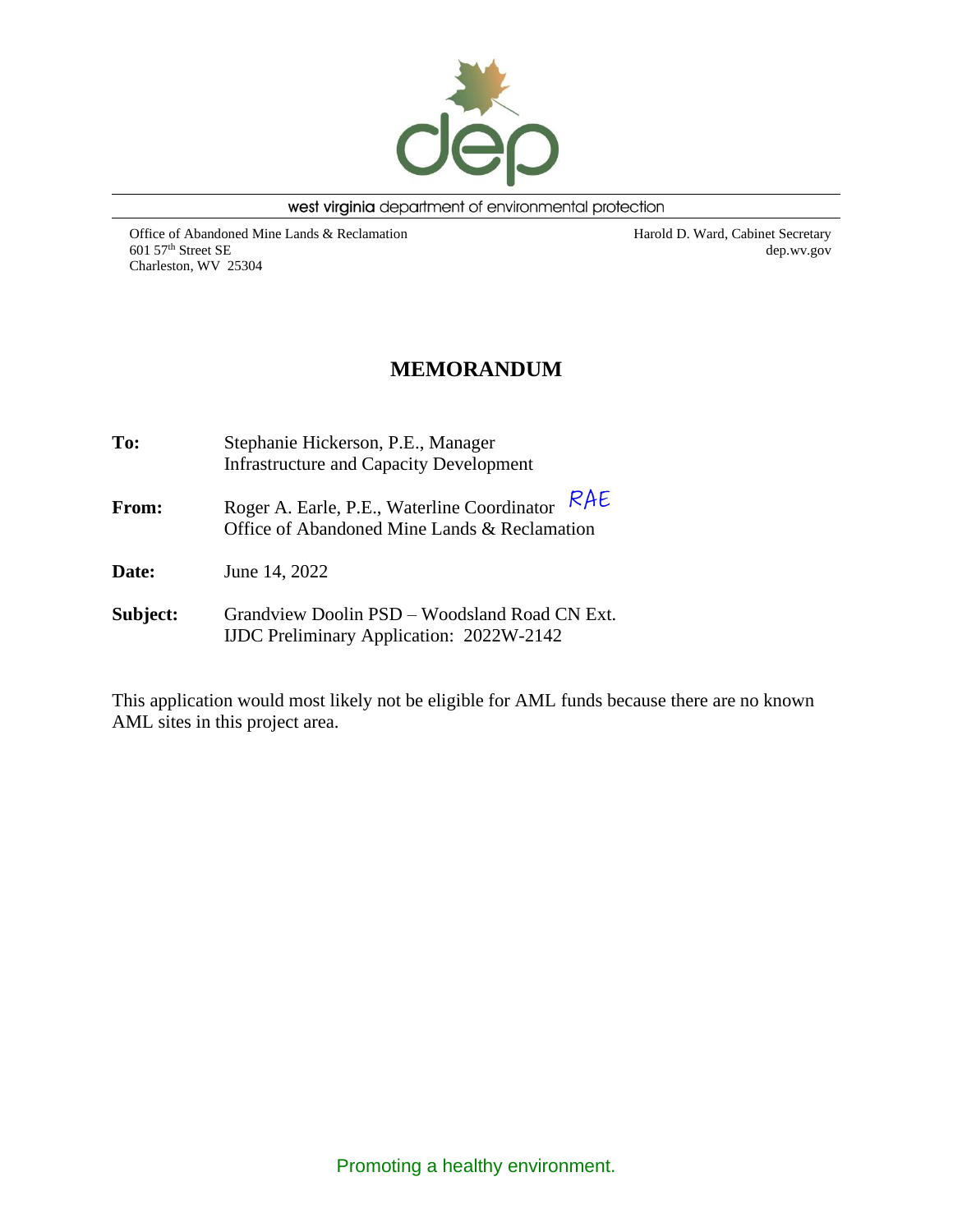# **OEHS District Review for Infrastructure Council Water Projects**

| Water System:               | <b>Grandview Doolin Public Service District</b>        | <b>IJDC</b> Number: | 2022W-2142              |
|-----------------------------|--------------------------------------------------------|---------------------|-------------------------|
| <b>Project Description:</b> | <b>Woodlands Road Critical Needs Extension Project</b> | Review by:          | Bob Smith, M.B.A., P.E. |
| County:                     | Wetzel                                                 | Date:               | May 27, 2022            |

| No.              | <b>Review Criteria</b>                                                                                       | <b>Yes</b>     | $No$ | N/A | <b>Comments (Especially if No is indicated or</b><br>providing a DWTRF score) |
|------------------|--------------------------------------------------------------------------------------------------------------|----------------|------|-----|-------------------------------------------------------------------------------|
| 1.               | Does the district agree that the project scope seems<br>to be the most feasible solution?                    | X              |      |     |                                                                               |
| 2.               | Is this the most practical project to correct the<br>problem stated in the application?                      | X              |      |     |                                                                               |
| 3.               | Does the project solve the major operation<br>maintenance problems in the water system?                      | $\overline{X}$ |      |     |                                                                               |
| $\overline{4}$ . | Does the project eliminate deficiencies noted in the<br>sanitary survey?                                     | X              |      |     |                                                                               |
| 5.               | Should these improvements be made to this system<br>versus another system that could serve the same<br>area? | $\overline{X}$ |      |     |                                                                               |
| 6.               | The application has an alternative in it evaluating<br>the most likely consolidation option?                 | $\overline{X}$ |      |     |                                                                               |
| 7.               | Do you agree with the need statement for the<br>project?                                                     | $\overline{X}$ |      |     |                                                                               |
| 8.               | Has the engineer included all justification (that you<br>are aware of) in the project application?           | X              |      |     |                                                                               |
| 9.               | Is the management of the water system capable of<br>completing this project?                                 | X              |      |     |                                                                               |
| 10.              | Other comments                                                                                               |                |      |     | $N/A$ .                                                                       |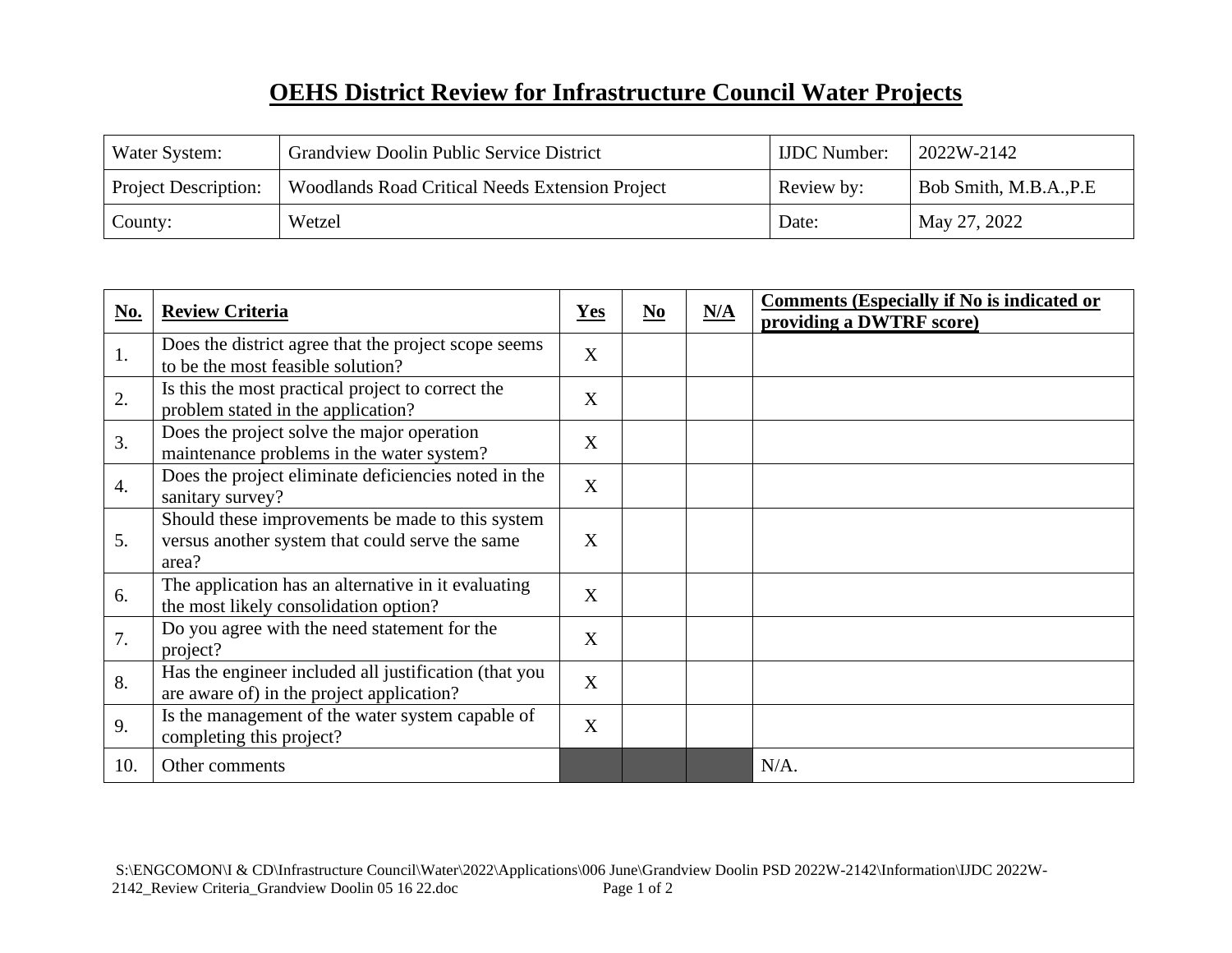| <u>No.</u> | <b>Review Criteria</b>                                                                                                                                                  | ${\bf Yes}$ | $\underline{\mathbf{N}\mathbf{0}}$ | N/A | <b>Comments (Especially if No is indicated or</b><br>providing a DWTRF score)                              |
|------------|-------------------------------------------------------------------------------------------------------------------------------------------------------------------------|-------------|------------------------------------|-----|------------------------------------------------------------------------------------------------------------|
| 11.        | For new projects or projects with revised scope,<br>provide DWTRF Priority Ranking Public Health<br>Score (indicate score in the comments section with<br>explanation). |             |                                    |     | <b>DWTRF Priority Ranking Public Health Score</b><br>Public Health Score is: 30<br>Compliance Score is: 10 |
| 12.        | For new projects or projects with revised scope,<br>provide DWTRF Priority Ranking Compliance<br>Score (indicate score in the comments section with<br>explanation).    |             |                                    |     | Affordability Score is: 15<br>Total Points: 55                                                             |
|            |                                                                                                                                                                         |             |                                    |     |                                                                                                            |
|            |                                                                                                                                                                         |             |                                    |     |                                                                                                            |